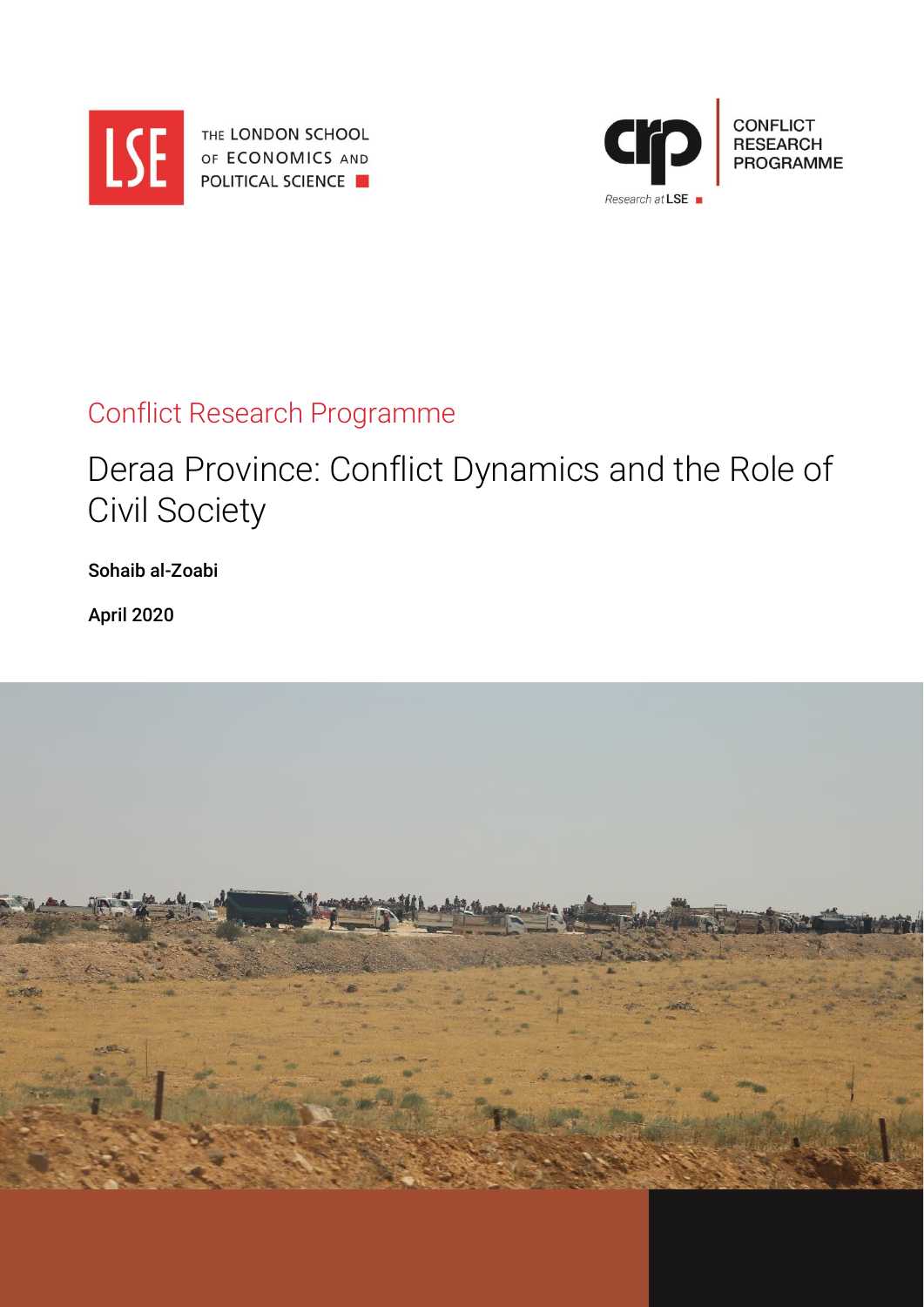# **1. Executive Summary**

Deraa is known to be the cradle of the Syrian uprising of 2011. There were many reasons for the province's increased popular resentment against the political regime in Syria, including the regime's hardline security policies; its monopoly of the public sphere in the interest of a tight circle of local middlemen directly linked with the security apparatus; the continued tightening of the margin of basic freedoms; and the uneven development between Deraa's rural and urban areas.

The protest movement in the Deraa province is distinct given the role played by Deraa city in the uprising, which preceded the involvement of the surrounding rural areas.

The peaceful nature of the uprising in Deraa helped to strengthen of the civil aspect of the movement, and rendered it more effective in the province as a whole. The number of organisations in southern Syria was at least 38 in 2015, increasing to around 50 organisations by the middle of 2018. Many local councils were also formed, helping to fill the governance gap in the province resulting from the Syrian regime's gradual withdrawal in 2012.

In general, the local stakeholders, whether local councils or civil society organisations, were not able to develop an effective economic or administrative system. Instead, they mainly relied on the financial and technical support provided by international donor bodies.

In the period between 2012 and 2015, the province witnessed a number of battles between the Syrian military forces and the opposition forces, which by the end of

2015 had taken control of the majority of the two southern provinces of Deraa and Quneitra. The situation remained largely unchanged until the De-escalation Agreement of May 2017, which led to a relative decrease in the intensity of violence, and included all southern areas.

However, the situation shifted rapidly once again at the end of June 2018, when the Syrian regime, backed by the Russian forces, began a brutal military campaign against Deraa. This campaign ended in what is known as the Deraa Reconciliation Agreement of June 2018, between the opposition forces and the regime, carried out under the direct oversight of Russia. This agreement stipulated return of the whole southern area to regime control, with the integration of opposition military factions into the Russian-backed Fifth Corps. However, within the first year of this agreement, it became clear that many of these points were not adhered to, putting into question the ostensible state of stability. The Syrian authorities did not abide by its commitments, either on the security or civilian level, and in particular in relation to regularisation of state and service provision.

Furthermore, the central government's refusal to coordinate with the local governance bodies in the opposition-held areas dampened any hopes of reaching real and tangible stability in many governance sectors. These included issues pertaining to civil registries, such as birth, marriage and death certificates, as well as those pertaining to property rights. All such documents issued by the directorates and local councils in opposition-held areas were not officially recognised.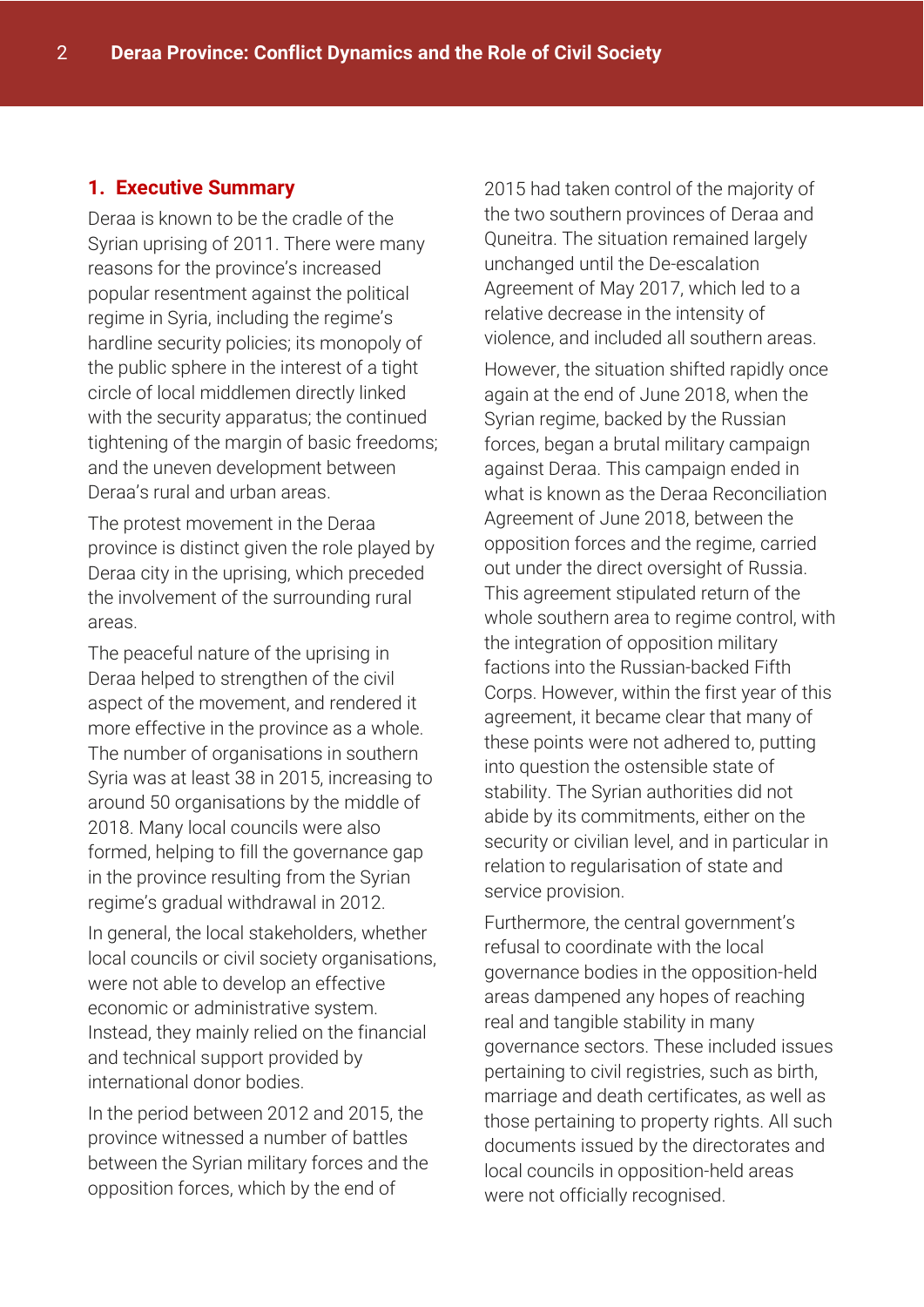The challenges described above make it difficult to predict how civil society work in the Deraa province will develop in the coming period. However, looking at various indicators from the province, it appears that there will be little space for non-reliefbased organisations to operate (this includes legal and rights-based organisations, and those working in violations documentation, advocacy for victims, and those working in governance, administrative and institutional development, and peace building). Most of these organisations will be forced underground, and will have to coordinate with civil society groups present in northern Syria, or non-governmental organisations working in neighbouring countries.

# **2. Historical Overview**

#### **2.1 Prior to the Emergence of the Syrian State**

In order to understand the reality and implications of the conflict in southern Syria since the 2011 uprising, it is important to look back at the historical context behind the emergence of identity politics particular to the region. This way, we will be able to build up a clearer picture of the political, cultural and social character of this region, which is typified by complex familial and tribal dynamics. It will also help in explaining some of the social phenomena particular to southern Syria, such as the relatively low sectarian tension in comparison with other Syrian provinces, and the emergence of new familial and

<http://ahlhoran.org/ar/?p=15703>

tribal powers during the period of armed conflict.

Southern Syria has long had fertile land and a large store of wheat,1 which made the area vulnerable to invasion. This was particularly the case during the period of the Crusades, contributing to an increased Christian population in the area. During Islam's expansion in the Levant region, many Christian families converted to Islam; the Masalimah family, for example, one of the biggest Sunni families currently in the southern Horan region, had been Christian before converting to Islam.2

The Horan region continued to play an important economic role during the Ottoman period; the district of Muzayrib became a key meeting point for pilgrims, and with the Hijaz railroad passing through the province, it came to be one of the key centres for commercial exchange. During that period, the province's centre changed several times, from Muzayrib to al-Shaykh Saad, then to al-Shaykh Maskeen, and finally to the city of Deraa. The conflict between the province's cities and rural areas is thought to have begun with the population expansion that took place during that time, given the move of the province centre from the rural areas to an urban one, sparking conflict over power and trade.

During the French Mandate period, the region played a significant role in the Great Syrian Revolt (1925-1927).3 This was manifested in the battles of Khirbet Ghazaleh and al-Musayfrah, in coordination

<sup>-</sup><sup>1</sup> Horan Foundation*, tārīkh ḥorān.* 2016.

<sup>2</sup> Michel Lequien, Oriens Christianus, Paris 1740, Vol.II, Coll. 859

<sup>3</sup> Ali Abdallah, *durūs min ath-thawra as-sūrīyah al-kubrah*. al-Modon. 2015.

https://www.almodon.com/opinion/2015/3/17/-الثورة-من-دروس السورية-الكبرى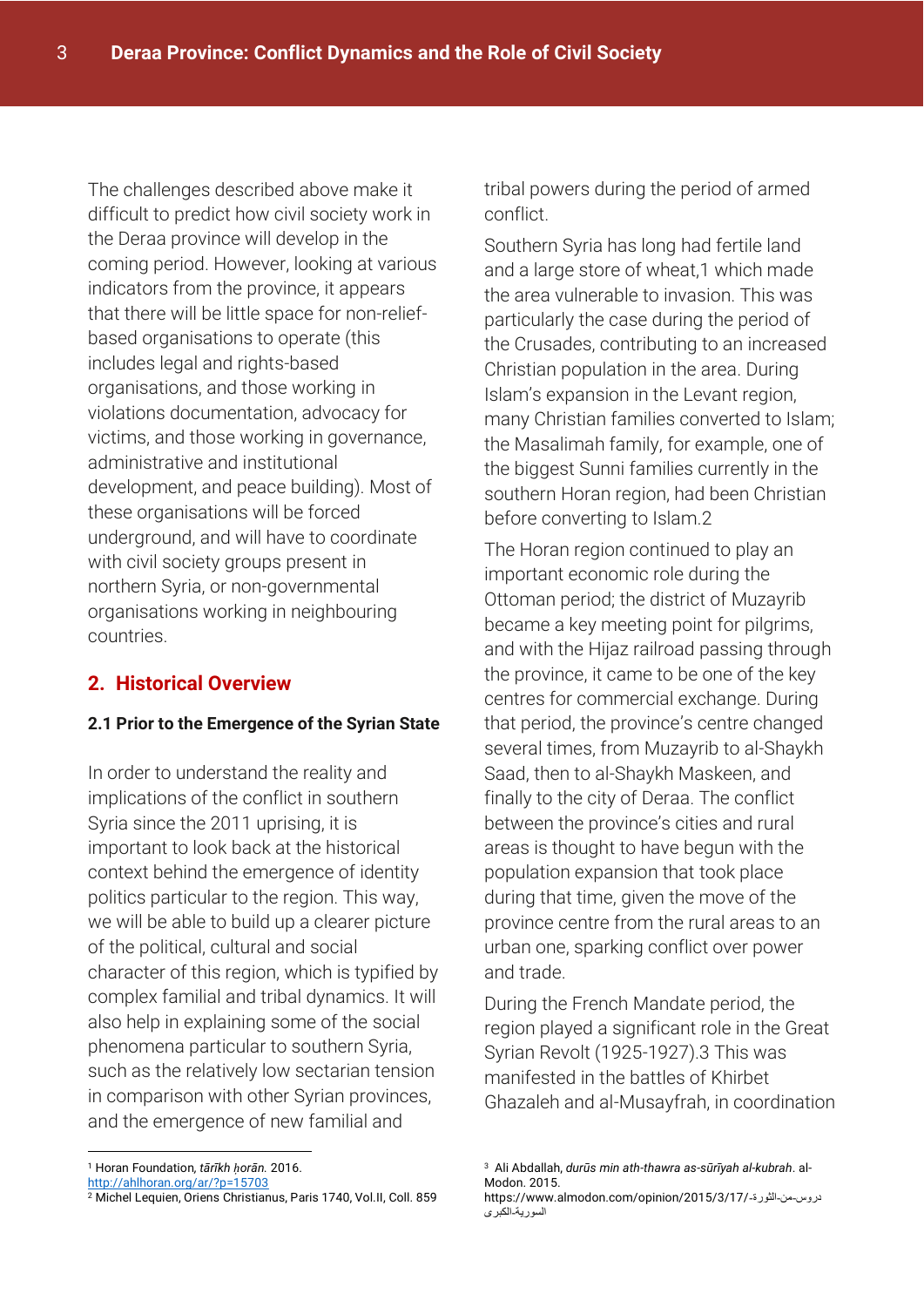with anti-Mandate forces in the neighbouring province of Sweida, despite the historical sectarian-linked tension between the Druze-majority Sweida, and the Sunni-majority Deraa.

## **2.2 Al-Ba'ath Party Rule**

For the first four decades of the Ba'athist state, the Al-Ba'ath Party was constitutionally designated 'The leading party in state and society', and enjoyed relatively wide popularity in the south, with many of Deraa province's residents joining the party's ranks. The widespread protest movements against the party's policies and their hegemony over all areas of the state, which began at the start of the 1970s and were suppressed militarily at the start of the 1980s, did not gain significant popular support in Deraa, in comparison to provinces such as Aleppo, Hama and Damascus.

A number of factors contributed to the Ba'ath Party's popularity in Deraa province during that period. The most significant of these are outlined below:

1. The socialist economic policies of the Ba'ath Party, which focused on supporting farmers and the agricultural sector in Syria's rural areas, which made up approximately 80% of the area of Deraa province. The party began by forming farmers' cooperatives, extension units and implementing agricultural reforms. Meanwhile, the country's major commercial and industrial cities, such as those of Damascus and Aleppo, were damaged/disrupted by the implementation of nationalisation policies, extending to private factories

and facilities/businesses. Such disruption did not significantly affect Deraa province, whose economy relied on agriculture.

- 2. Giving a greater political role to the region, which had been hitherto politically marginalised, by raising the share allocated to workers and farmers in Parliament to 50% of all MPs, and giving leading roles in the party and state to a number of individuals from the south. One such individual was Farouq al-Shara', who occupied a number of positions, most prominently foreign minister and vice president. Another was Rustum al-Ghazali, who occupied several positions in the security apparatus in both Syria and Lebanon. Alongside this, the network of clientelist relationships pertaining to the Party was strengthened, pushing many people from the southern provinces to join institutions supporting the Party, such as the Revolutionary Youth Union and other unions, such as the Workers' Union and the General Women's Union.
- 3. The location of the province, bordering both Occupied Palestine and Jordan, contributed to the increased interest of the Party in the area, particularly against the backdrop of the Syrian-Israeli conflict.

## **2.3 March 2011 to August 2018**

On 18 March 2011, the Syrian uprising began in Deraa. A group of youth from Deraa city left al-Abbas Mosque, and headed for al-Omari Mosque, where the largest protest against the ruling system thus far was held. The trigger for popular protests in Deraa city is attributed to the detention of a number of children by Syria's security forces a month earlier on 27 February 2011.4 Protests began to spread

<sup>-</sup><sup>4</sup> SyriaUntold, *Daraa: Land of Grain. The story of the city of Daraa in the Syrian revolution*. 2016. https://www.facebook.com/watch/?v=405572856233290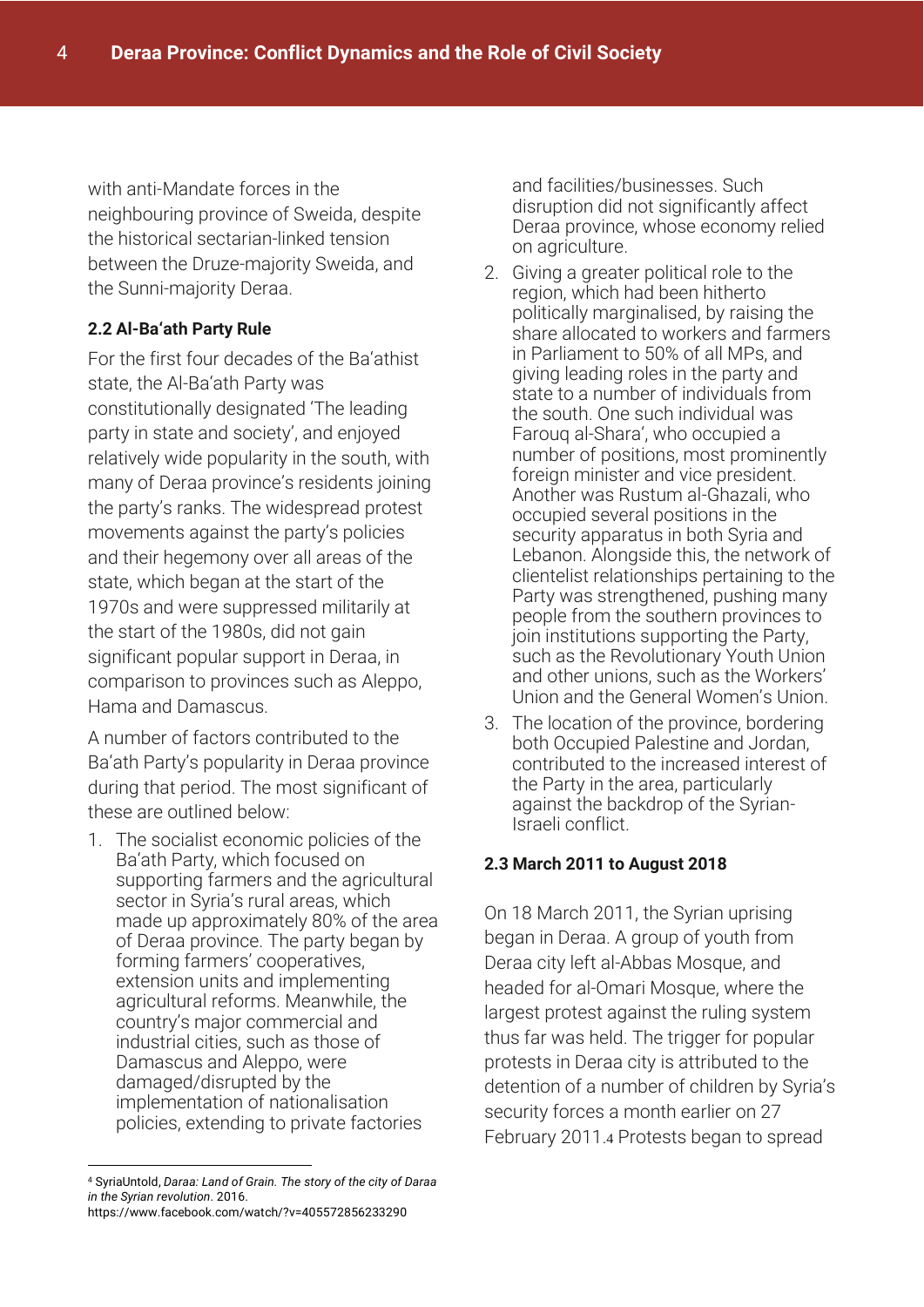in other villages and cities across the province, as a result of the severe security clampdown pursued by the Syrian government, with the continued detention and killing of protestors.

There were many reasons for the increased popular resentment against the ruling system in Syria, including the regime's hardline security policies; its monopoly of the public sphere in the interest of a tight circle of local middlemen directly linked with the security apparatus; the continued tightening of the margin of basic freedoms; and the uneven development between Syria's provinces and cities. These were compounded by the general economic deterioration in the country, unmistakably affecting Deraa, and Syria's devastating drought of 2006-2011, which created an economic crisis among a population which relied primarily on agriculture. The negative economic approach taken by the regime also severely affected Deraa's population, particularly in the suspension of agricultural subsidies by the government.<sup>5</sup> As well as this, the inequitable agricultural and real-estate policies in the province contributed to the stoppage or obstruction of buying and selling agricultural land for Deraa's population; the regime stipulated the obtaining of prior security approval by the security apparatus, with Deraa's border location given as a pretext. This led to the restriction of agricultural and commercial activity in the area.

#### **2.3.1 Peaceful Protests**

The protest movement in the Deraa province is distinct given the role played by Deraa city in the uprising, which preceded the involvement of the surrounding rural areas. This is in contrast to the majority of Syrian provinces, where the protests were led from the countryside.

The protests in the Deraa province remained peaceful up until the beginning of November 2011, and armed conflict erupted in the area later than in several other provinces. We can link this delay in militarisation to two main factors, outlined below:

- 1. The leadership of the movement by university-educated urban youth. Despite the fact that the province is primarily led by family groups, many of these families were committed to neutrality at the start of protest movement, out of fear of the security forces. This left the space open for young people to lead the protests in the area.
- 2. The emergence of a number of local leaders who were unaffiliated with political authority, who were highly influential in the local community. Such individuals included Ma'an al-'Awdat, who was a leading figure in the peaceful movement, and who was assassinated by the Syrian security forces in August 2011. Another was Ahmad al-Siasina, the sheikh of al-Omari Mosque in Deraa city. These leaders endeavoured to prevent the spread of militarisation, as far as was possible, and to focus on peaceful protest.<sup>6</sup>

The peaceful nature of the uprising in Deraa helped to strengthen of the civil

-

<sup>5</sup> Shamel Azmeh, The Uprising of the Marginalised: A Socio-Economic Perspective of the Syrian Uprising, LSE Middle East Centre paper series (6), Middle East Centre, London 2014

<sup>6</sup> An interview conducted by the author with M. Abazeed, a local activist from Deraa Province. 2019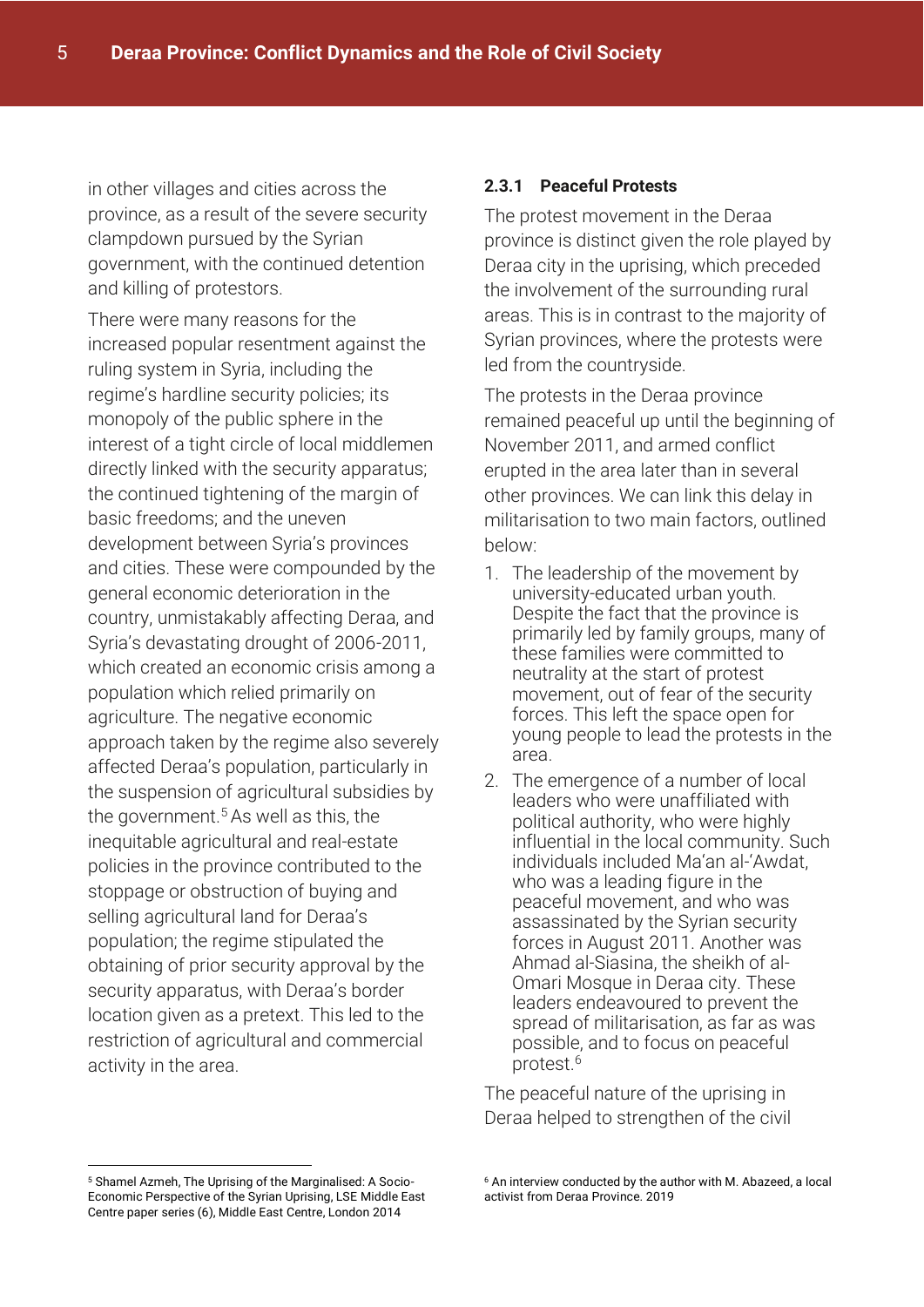aspect of the movement, and rendered it more effective in the province as a whole. The protestors and activists, particularly the young people among them, formed local coordination groups; these became one of the most important sources of information and documentation of violations by the Syrian authorities, alongside their role in civil and relief activity.

Between the end of 2011 and the beginning of 2012, many nongovernmental organisations and local initiatives emerged, such as Ghosn Zeitoun, Horan Foundation and the Public Authority for Civil Defence. The number of organisations in southern Syria was at least 38 in 2015,7 increasing to around 50 organisations by the middle of 2018. Many local councils were also formed, helping to fill the governance gap in the province resulting from the Syrian regime's gradual withdrawal in 2012. These councils began to provide a number of basic services, such as water, electricity, education, roads and the rehabilitation of basic infrastructure.

#### **2.3.2 Militarisation**

-

Deraa's popular uprising, which began peacefully, rapidly slid into armed struggle with, firstly, the regime's increasingly brutal military and security response, including intensified campaigns of detention and torture against peaceful protestors, and, secondly, the rise in defections from Syrian army ranks. Walid al-Qash'ami, a conscript from the town of Abta' in Deraa countryside who was carrying out his

military service in the Republican Guard, is considered the first defector of the uprising, having refused to open fire on the residents of Harasta in rural Damascus on 23 April 2011. First Lieutenant Abdel Razzaq Tlas, who defected on 27 April 2011 from the 15th Brigade near the city of Ankhal in Deraa's western countryside, is meanwhile considered the first officer to defect, thereafter moving to his hometown, the city of Rastan in Homs. Defections continued from the officer ranks of the Syrian army from then onwards, including Lieutenant Ahmad Khalaf in June 2011, and Lieutenant Khaldoun Zeineddine from Sweida city in July 2011, who started the Sultan Basha al-Atrash Battalion and fought against the regime in Deraa in the area of Lajat.8

Against the backdrop of these defections, and the steady growth of the armed movement, the number of armed factions in Deraa began to rise considerably, such as the Talha bin al-Zubeir Battalion, the al-Omari Battalion, the Yarmouk Martyrs Battalion, the 18th Brigade and the Mu'taz Army.9 The protest movement continued to grow, and the increase in the number of factions originating in Deraa gave rise to an increase in violence employed by the Syrian regime in the province. This exacerbated further with the besiegement of Deraa city on May 4 2011; the siege imposed by the Syrian security forces cut off electricity, water, communications and medicine from the city, while a security clampdown led to the detention of

<sup>7</sup> Citizens for Syria, Syrian Civil society Organisations: Reality and Challenges. 2017.

[https://citizensforsyria.org/OrgLiterature/Syrian\\_CSOs\\_Reality\\_](https://citizensforsyria.org/OrgLiterature/Syrian_CSOs_Reality_and_challenges_2017-CfS_EN.pdf) [and\\_challenges\\_2017-CfS\\_EN.pdf](https://citizensforsyria.org/OrgLiterature/Syrian_CSOs_Reality_and_challenges_2017-CfS_EN.pdf)

<sup>8</sup> SyriaInside, *dar'a ḥakāyat ath-thawrah*. 2017.

در عا-حكاية-ثورة-من-السلمية-\_118/http://www.syriainside.com/articles إلى-الواقع-الحالي 9 Ibid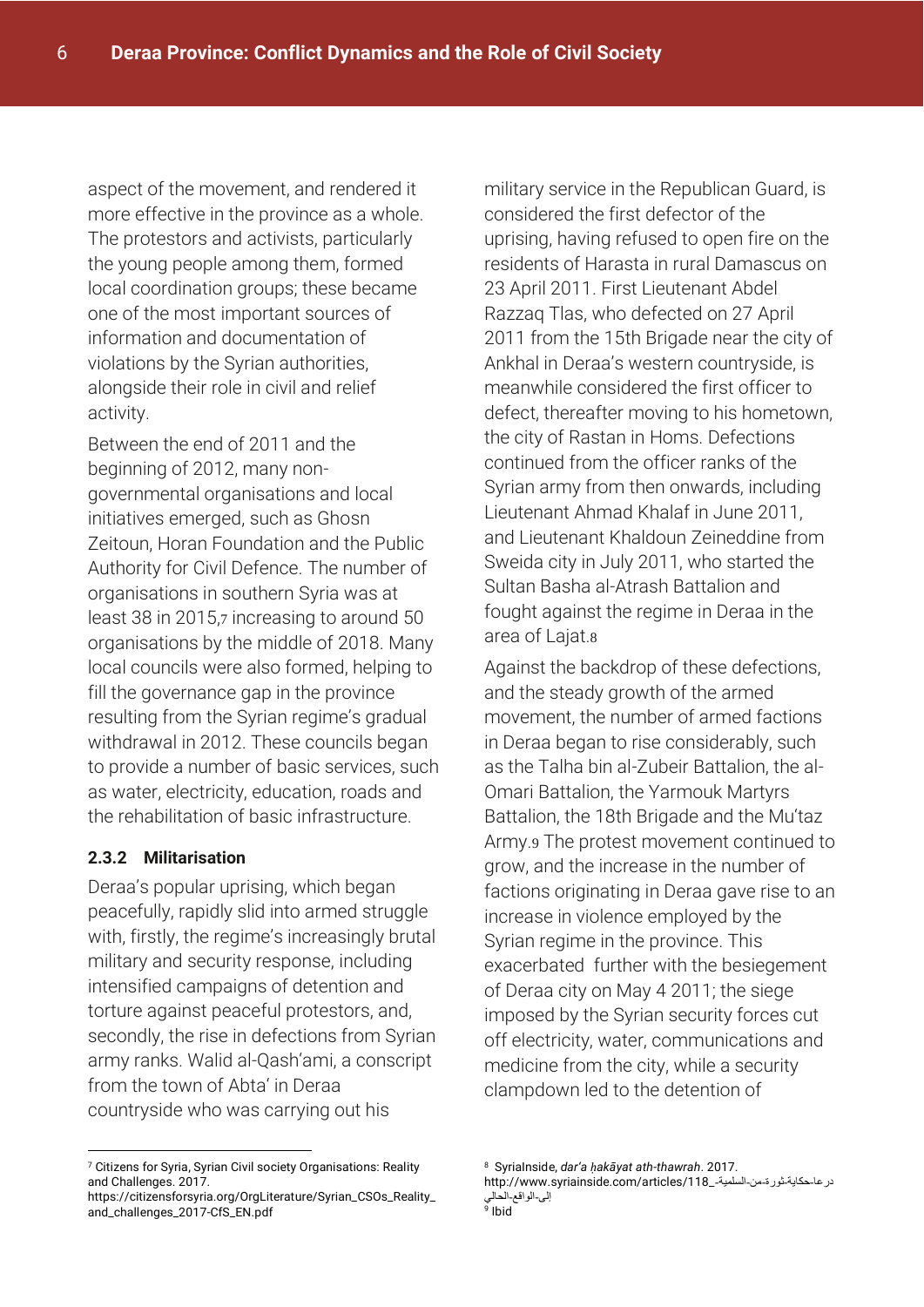#### thousands of individuals.<sup>10</sup>

At the end of 2012, jihadist groups began to emerge in Syria, such as the Al-Qaedaaffiliated Jabhat al-Nusra. While the numbers of fighters in the ranks of these groups saw a considerable increase in the northern parts of Syria, their initial presence in Deraa was limited to a small number of fighters, who were primarily focused in the southern countryside of the province, near the Jordanian border. In the middle of 2013, with the intensification of conflict and armed violence in the area, the numbers of fighters in the ranks of these militant Islamist groups in the Deraa province began to increase. Some came from the southern areas of the Damascus province, others from Jordan, while many joined these groups from southern Syria itself. Their control of the Nassib crossing with Jordan, as well as their control of a number of granaries and olive presses in the province, gave these groups significant economic power.

In the period between 2012 and 2015, the province witnessed a number of battles between the Syrian military forces and the opposition forces, which by the end of 2015 had taken control of the majority of the two southern provinces of Deraa and Quneitra.<sup>11</sup> The situation remained largely unchanged until the De-escalation Agreement of May 2017, which led to a relative decrease in the intensity of violence, and included all southern areas.<sup>12</sup>

-

However, the situation shifted rapidly once again at the end of June 2018, when the Syrian regime, backed by the Russian forces, began a brutal military campaign against Deraa. This campaign ended in a number of local agreements between the opposition and the regime, carried out under the direct oversight of Russia. These agreements stipulated return of the whole southern area to regime control, with the integration of opposition military factions into the Russian-backed Fifth Corps. Despite the state of relative peace that prevailed during this period, especially with the increased direct Russian presence via the Russia military police, there continued to be sporadic protests, and some military action against the Syrian Army's notorious Fourth Division, owing to the continuation of looting, theft, detention, and attacks on civilians by this Division. 13

#### **3. The 2018 Agreement**

In June 2018, as mentioned above, a brutal campaign was launched on southern Syria by government forces and their allies, which ended in the near-total control of the provinces of Deraa and Quneitra by the Syrian government, and caused a number of structural changes to the conflict, both on the civilian and military level.14 The military campaign conducted by the Syrian regime forced the opposition factions into negotiations with them, particularly regarding the displacement of over

<sup>10</sup> The New Arab, *Dar'a … ḥakāyat muḥāfiẓah ash'al aṭfāluh aththawrah as-sūrīyah.* 2017.

https://www.alaraby.co.uk/politics/2017/3/18/-محافظة-حكاية-درعا أشعل-أطفالها-الثورة-السورية

<sup>11</sup> Al-Jazeera*, Tawzī' manāṭiq as-sayṭarah fī sūriyah*. 2016. https://www.aljazeera.net/news/arabic/2016/2/27/-مناطق-توزيع السيطرة-في-سوريا

<sup>12</sup> Abdullah Almoussa, *De-escalation Agreements at the Brink of Failure.* Atlantic Council. 2018.

<sup>13</sup> Abdullah Al-Jabassin, *From Rebel Rule to a Post-Capitulation Era in Daraa, Southern Syria: The Impacts and Outcomes of Rebel Behaviour During Negotiations,* Working Paper, EUI RSCAS, 2019/06, Middle East Directions (MED), Wartime and Post-Conflict in Syria

<sup>14</sup> International Crisis Group, *Lessons from the Syrian State's Return to the South*. 2019[. https://www.crisisgroup.org/middle](https://www.crisisgroup.org/middle-east-north-africa/eastern-mediterranean/syria/196-lessons-syrian-states-return-south)[east-north-africa/eastern-mediterranean/syria/196-lessons](https://www.crisisgroup.org/middle-east-north-africa/eastern-mediterranean/syria/196-lessons-syrian-states-return-south)[syrian-states-return-south](https://www.crisisgroup.org/middle-east-north-africa/eastern-mediterranean/syria/196-lessons-syrian-states-return-south)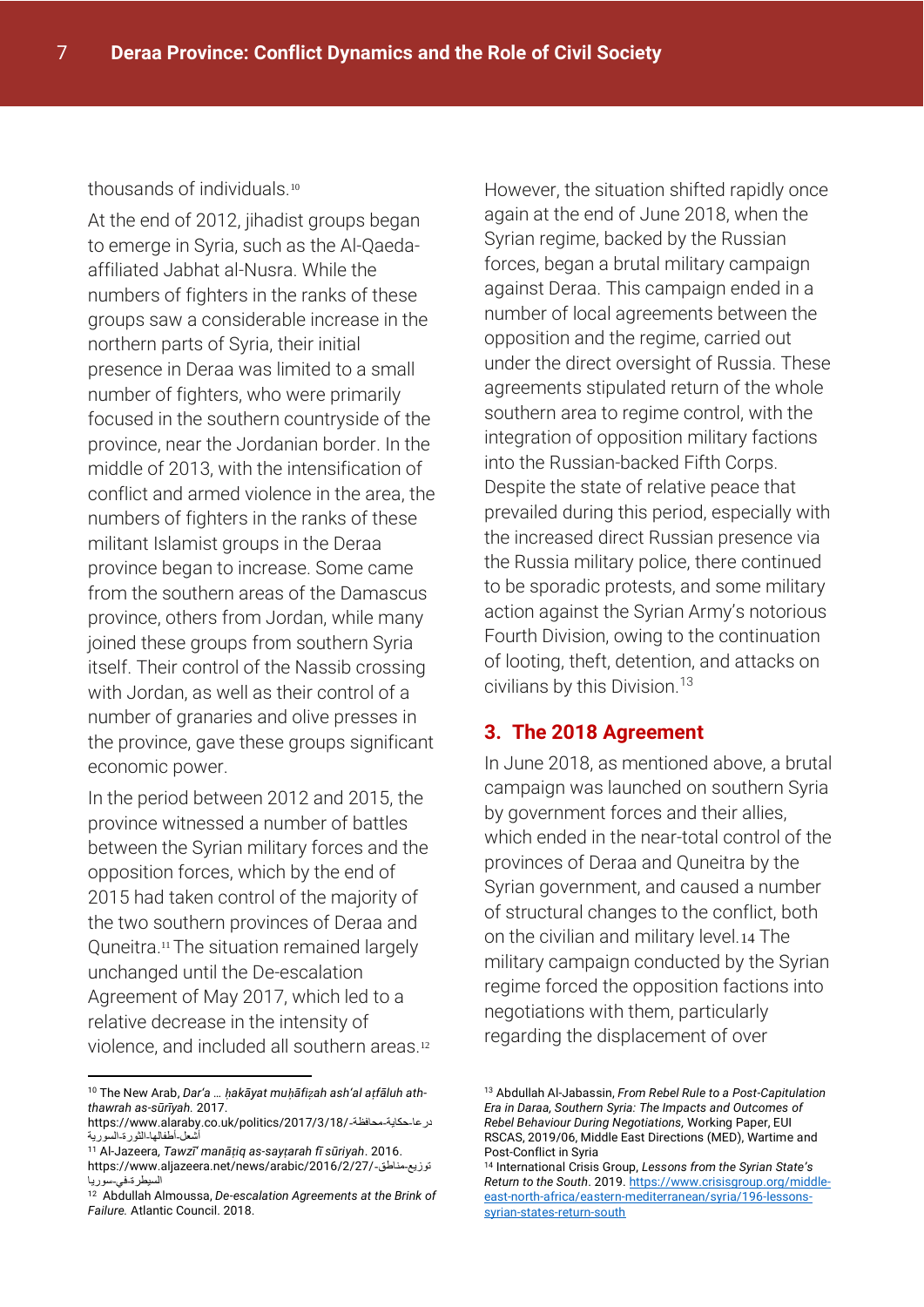300,000 people in the space of just two weeks at the beginning of June as a direct result of their campaign.15 These negotiations between the conflicting parties ended in agreements on a number of key areas, known as the 'Deraa Agreement'. The following outlines the most important points of this Agreement:

- 1. 'Regularisation' of security status for individuals who choose reconciliation (over displacement). This regularisation covers all dissidents and civilians who hand over their weapons, with the guarantee they will not be prosecuted/pursued by the security services, on the condition that they do not conduct any actions against the state or security services.
- 2. Regularisation of legal status for dissident officers and volunteers, and their discharge from service without compensation.
- 3. Regularisation of legal status for dissident conscripts; they must re-enlist in military service within six months, and are allowed to leave the country after completing their service.
- 4. Allowing members of armed groups to join the Syrian Army's ranks, after their status has been regularised, upon presenting requests to volunteer or be contracted by the army.
- 5. Entry of Russian police forces and Syrian internal security forces to carry out security management of the area.
- 6. Returning the army to the barracks in the southern areas, as long as they are not stationed near the neighbouring border areas with the Golan, on the Israeli border, which is under the control of UNDOF peacekeeping forces.
- 7. Departure of civilians and soldiers who refuse reconciliation, and the terms of the agreement, to the areas of Idlib and

Aleppo countryside in northern Syria.

- 8. Securing of crossings by Syrian government forces, under the oversight of the Russian police.
- 9. Entry of Syrian government institutions to carry out all service provision for citizens: water, electricity, gas, healthcare, education, renovation, and the restoration of roads.
- 10.Handing over heavy- and mediumgrade weapons of those who refuse reconciliation, and their departure to the north, keeping light-grade weapons and four magazines only.
- 11. Inclusion of those residing outside Syria who wish to return to Deraa in the regularisation process, within a set time limit, with the option for proxies to hand in the request for status regularisation on their behalf.<sup>16</sup>

However, within the first year of this Agreement, it became clear that many of these points were not adhered to, putting into question the ostensible state of stability. The Syrian authorities did not abide by its commitments, either on the security or civilian level, in particular in relation to regularisation of state and service provision. The security-related issues, in the period after the Agreement, can be summarised in five major trends:

1. Detentions: The 2018 Aagreement stipulated that residents of Deraa who wanted to stay would not be pursued by the security branches. Despite this, the Syrian forces conducted extensive campaigns of house raids and arrests. 692 detainees were documented, among whom were 29 women, from the area, and the majority of whom carried the required regularisation cards. Among them too were individuals who had previously worked

<sup>-</sup><sup>15</sup> UN News, *235 alf nāziḥ fī dar'ā ma' istimrār al-a'māl alqitālīyah fī 'addat manāṭiq ḥawl sūriyah*. 2018. <https://news.un.org/ar/story/2018/07/1012842>

<sup>16</sup> Arabi21, *naṣṣ ittifāq la faṣīl mu'āriḍ ma' rūsiyā bi-dar'ā*. 2018. عربي21-تحصل-على-نص-اتفاق-/1105974//arabi21.com/story/ لفصيل-معارض-مع-روسيا-بدرعا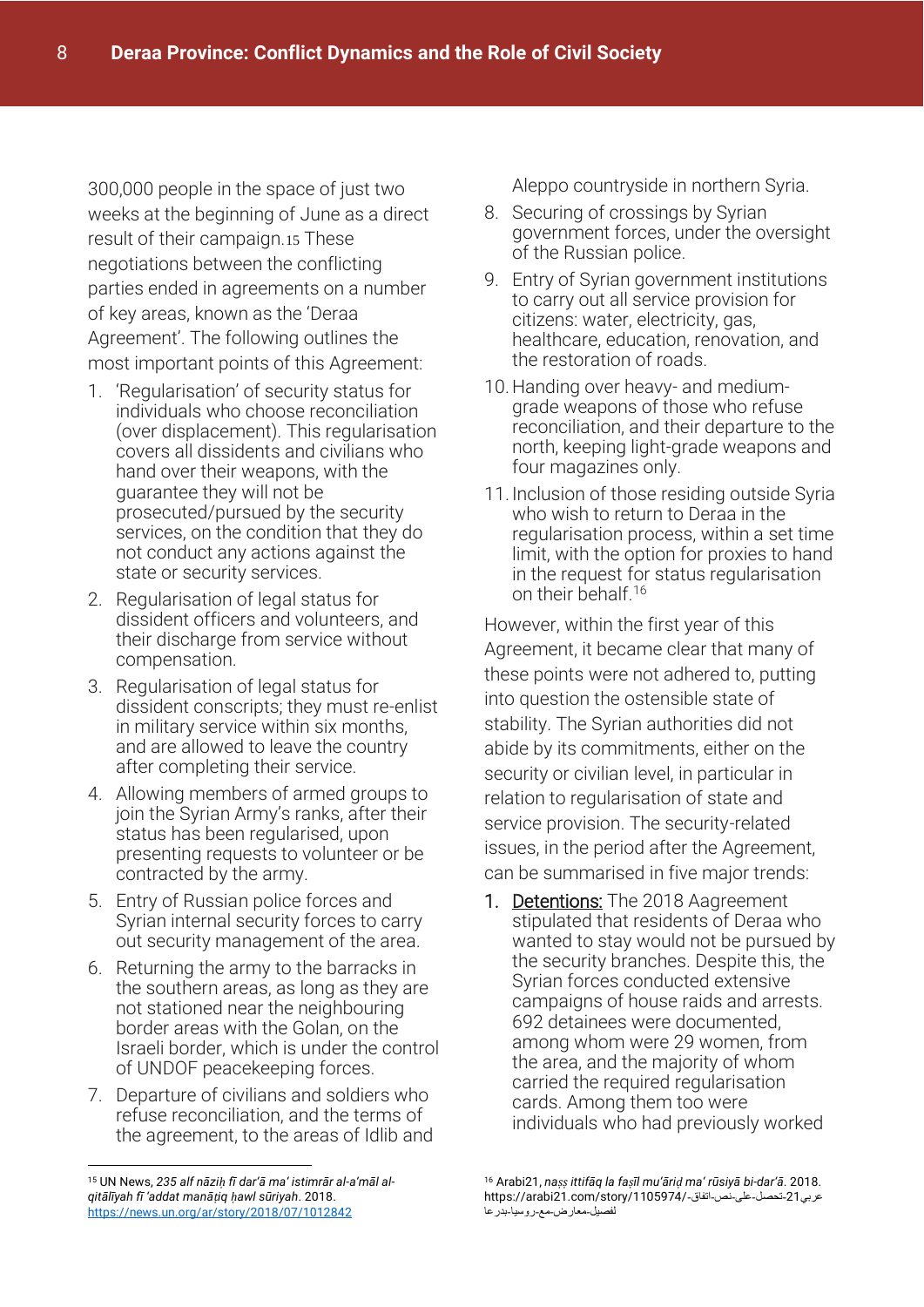in the local councils and in humanitarian aid, $17$  during the first eight months after the start of the Agreement. This crackdown carried on sporadically in the area, and has continued up to the time of writing.

- 2. Assassinations: Over the course of around one year, 112 assassination attempts were documents, resulting in the deaths of 51 people, the majority of whom were opposition figures directly linked to the negotiations and regularisation dossier with the Syrian authorities. Identifying those responsible for these assassinations is difficult; some believe that members of military factions opposed to the regularisation agreement were behind these attacks, while others blame the Syrian security apparatus and various army divisions, including the Fourth Division. This latter argument attributes the assassinations to the wish of these divisions to maintain chaos in the area, and therefore continue to illegitimately benefit from the war economy.<sup>18</sup>
- 3. Declaration of popular resistance: At the end of 2018, protests emerged in Deraa calling for popular resistance against the Syrian regime.<sup>19</sup> While this resistance movement was not an organised effort and did not extend further than individual actions, the mere fact of its existence, and the targeting of a number of regime checkpoints, rendered the sustainability of stability a cause for concern, particularly in light of the sensitivity of Deraa's geographic location.<sup>20</sup>
- 4. Lack of clarity over the form and nature of the *de facto* military authorities: Despite the fact that southern Syria was under the control of Syrian governmental forces, in some areas,

<u>.</u>

such as Deraa city, and villages and towns of the western countryside including the town of Tafas, there remained a clear armed presence of Syrian opposition factions. Moreover, the Syrian regime forces themselves were fragmented, with some loyal to Iran, such as the Fourth Division, one of the most powerful divisions of the Syrian army in the south, and others loyal to Russia, such as the Fifth Legion, which came to comprise individuals and leaders who had previously fought under the banner of the opposition's Free Syrian Army. This had the potential to give rise to an aggravation of these divisions between these different forces, and in turn making a flare up in the south increasingly likely.<sup>21</sup>

5. Mandatory conscription: The government forces imposed mandatory conscription on young men from the area following the end of the regularisation period, set in the 2018 agreement at six months. Many conscripts were sent to fight in the Idlib province, and with the deaths of around 30 fighters from Deraa in the battles of northern Syria, the security situation in the south worsened, with the fury of the families over the issue of mandatory conscription.

<sup>&</sup>lt;sup>17</sup> An interview conducted by the author with O. Mohammad, Director of the Documentation Office of the free Horan Institution. 2019.

<sup>19</sup> Popular Resistance in Deraa, official Facebook page. المقاومة-الشعبية-في-درعا-/https://www.facebook.com 2015821478721778/

<sup>20</sup> Syria TV. 2019.

https://www.youtube.com/watch?v=r0yxPwdFdmg <sup>21</sup> Abdullah Al-Jabassini, *From Rebel Rule to a Post-Capitulation Era in Daraa Southern Syria: The Impacts and Outcomes of Rebel Behavior During Negotiation*, Working Paper, EUI RSCAS, 2019/06, Middle East Directions (MED), Wartime and Post-Conflict in Syria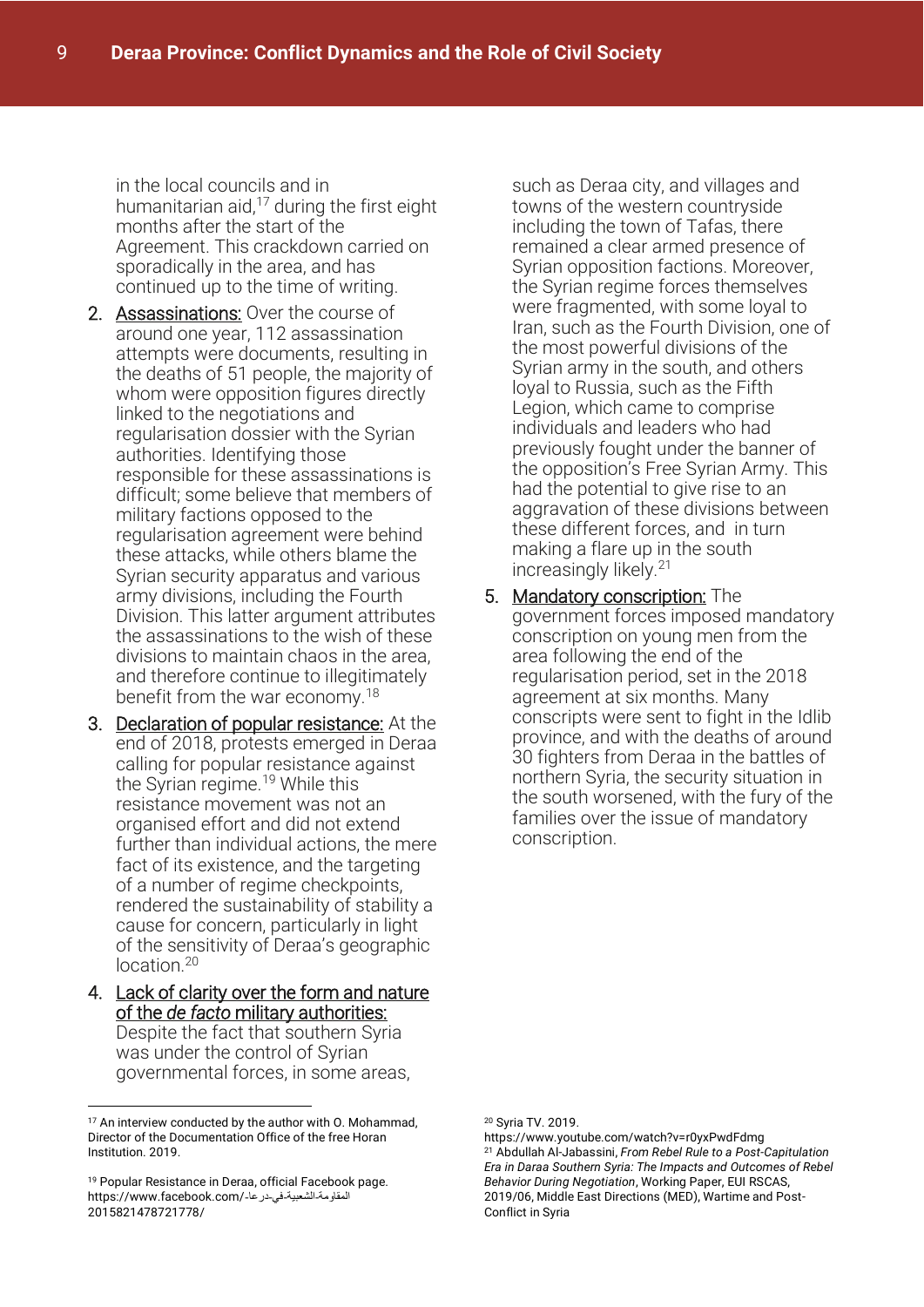## **4. Governance Systems in the Deraa Province**

Prior to March 2011, the governance system in the south was limited to the government's role, with no tangible role afford to non-governmental bodies such as civil society organisations and trade unions. These were not allowed to function except according to very stringent restrictions, and were only able to perform a charitable role. The role of local families, which make up one of the most significant dynamics and social drivers in the Deraa province, was also weak, and was co-opted by the regime's political and security system, with heads of families incorporated into networks of local intermediaries directly linked to this system.

Following the start of the March 2011 uprising, however, the forms of governance adopted were hugely expanded, given the plethora of political and armed actors in the growing conflict. These included both official governmental bodies and quasigovernmental bodies, the latter represented in the local councils and technical directorates in oppositioncontrolled parts of Syria, as well as civil society organisations and local initiatives. Such bodies played a fundamental role in filling the governance and service gap which emerged in many areas which were no longer under central government control.

This diversity in the way local governance was administered in Syria led to a state of harmful competition over regional administration, specifically between civil society organisations and local councils in southern Syrian; this competition manifested itself around the form and nature of administration, and the quality of services being provided. Military forces also directly intervened as one of the actors of governance, even extending to some of the armed factions which were granted administration of certain service sectors, and the enforcement of their own governance system.<sup>22</sup>

From the end of 2012, when opposition control extended over large parts of the Deraa province, the majority of governance systems in place were characterised by weak coordination and cooperation mechanisms. This was exacerbated by the official government bodies refusing all communication and coordination mechanisms with their quasi-governmental counterparts, such as the councils and directorates operating in oppositioncontrolled areas.

For example, before Deraa's 2018 agreement was signed, the health directorate in Syria's opposition-held areas shared all essential medical data with its counterparts in the central government, with the consideration that health operations should remain outside the political sphere.23 However, the Syrian government did not in turn, for example, recognise the examinations and certificates issued by the educational directorate operating in opposition-held areas.

<sup>-</sup><sup>22</sup> Graduate Institute Geneva, Syrian Civil Society Cooperation, Challenges and Opportunities In- and Post-Conflict Implications 2016

<sup>23</sup> An interview conducted by the author with Z. Zoabi, a member of a Syrian medical organisation. 2019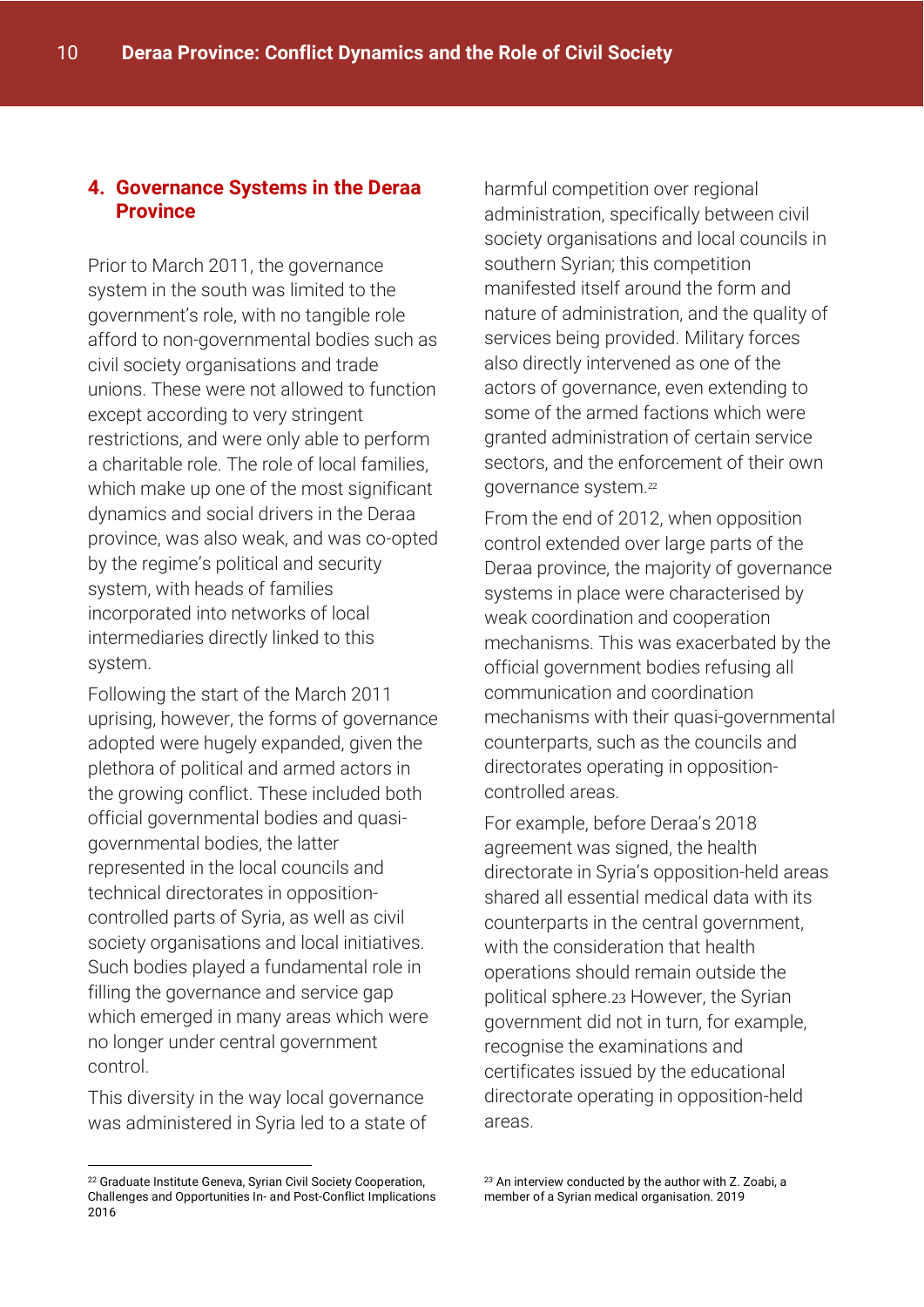The central government's refusal to coordinate with the local governance bodies in the opposition-held areas dampened any hopes of reaching real and tangible stability in many governance sectors. These included issues pertaining to civil registries, such as birth, marriage and death certificates, as well as those pertaining to property rights. All such documents issued by the directorates and local councils in opposition-held areas were not officially recognised, even after the Deraa Agreement was signed in June 2018.

#### **4.1 Stakeholders in Opposition-Held Areas**

While local councils and civil society organisations played a key role in opposition-held areas, and made significant attempts to fill the growing governance gap, their management was often disordered and chaotic. There are several reasons for this, and the most significant of these are outlined below:

- 1. The multitude of stakeholders responsible for the service administration, such as organisations, councils, local initiatives and military forces, as well as such government-run institutions operating in opposition-held areas.
- 2. The absence of a central leadership, or even a high-level coordination body, keeping together these different stakeholders.
- 3. The security situation, and the Syrian governmental forces seeking to separate the eastern countryside from the western countryside, preventing them from connecting geographically. This prevented any kind of coordination,

<u>.</u>

while the security situation meant it was a logistical challenge to carry out team capacity building, given the difficulty of individuals entering and leaving the area to attend required trainings.

Overall, there were three main bodies charged with service provision and governance in opposition-held areas: 1) provincial councils and local councils, 2) civil alliances and, 3) military forces.

At the start, military forces did not play a major role in service provision and civil administration in Deraa, in comparison with other provinces. This was primarily because of the availability of competent and capable civil bodies, both economically and administratively; the role of the armed forces being focused on military affairs; and the power of the locally influential families and popular base, which supported civil society organisations and the councils, as opposed to military formations.

Despite this, military bodies did have some administrative role, particularly in the control of the Nassib crossing on the border with Jordan.24 Their control of wheat granaries and olive presses is also noteworthy, given that these two goods are economically important – particularly in relation to their export to neighbouring areas.

The process of governing provinces in opposition-held areas was primarily in the hands of provincial councils and local councils, with technical support provided by the opposition's various directorates, such as the health and education

<sup>24</sup> Al-Jazeera, *Al-mu'āriḍah as-sūrīyah tusayṭir 'ala ma'bar naṣīb al-ḥudūdī*. 2015.

https://www.aljazeera.net/news/arabic/2015/4/2/-المعارضة السورية-تسيطر-على-معبر-نصيب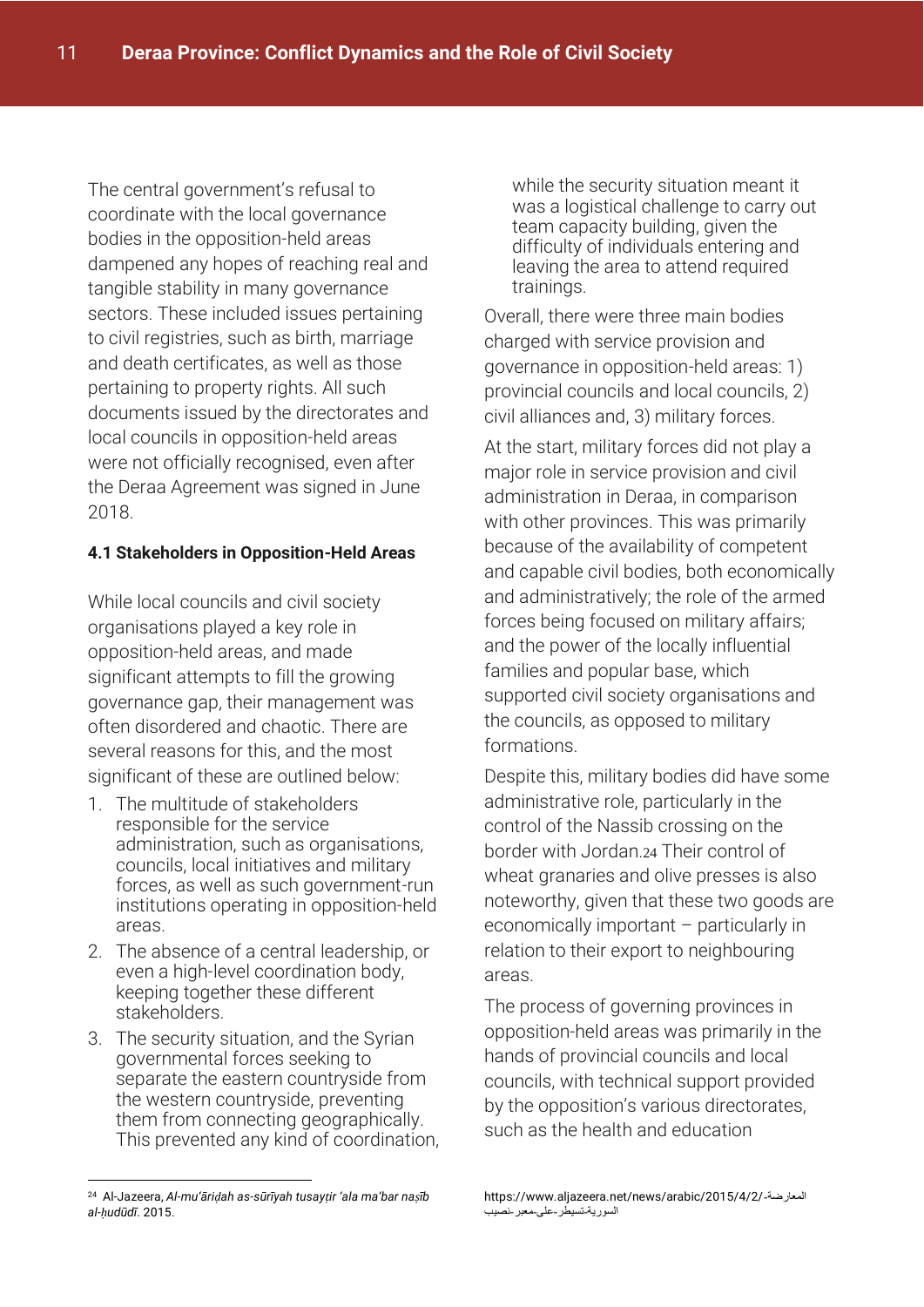directorates. According to many of Deraa's residents, the governing of the province by local residents had positive results, since they could more easily communicate with local communities, and had wide knowledge of the area and local needs. Despite these positives, the experience overall was not as successful as was expected. Although the administrative structure of the councils was run according to a clear hierarchy (the highest being the Ministry of Local Administration, followed by the Province Council, ending with the Local Council),25 this structure did not end up being effective. In spite of this seemingly hierarchical coordination, the reality was that each local council had its own different formation mechanism, with some using elections, and others employing a selection process utilising political, tribal and military forces. The paucity of financial potential and funding opportunities also meant that the extent to which they could carry out interventions and effective service provision was highly limited.<sup>26</sup>

In general, the local stakeholders, whether local councils or civil society organisations, were not able to develop an effective economic or administrative system. Instead, they mainly relied on the financial and technical support provided by international donor bodies. The councils were not able to play a significant role either in terms of organisation or in terms of administration, restricting the role of the local councils to the following:

- 1. Providing funding proposals and needs assessments to Syrian civil society organisations, affording these organisations positions of power; in certain cases, they came to be the bodies with the greatest influence over the decisions of local councils.
- 2. A supervisory role over funding policies, which was itself limited because of the lack of financial potential and of internal administrative capacities.<sup>27</sup>

While the provincial councils sought to provide licenses to civil society organisations, with the aim of controlling the presence and working mechanisms of these organisations, these licenses did not have any real benefits. Moreover, the chain of relationships within the nongovernmental organisations and local councils grew to resemble those of state institutions, in terms of patronage, hiring relatives, and uneven development between neighbouring towns and villages.

Gender equality, or the lack thereof, is considered among the chief shortcomings within these organisations and local councils, with a clear absence of women in management posts. The majority of women-centred projects focused essentially on women being craftspeople only, this becoming clear from the number of embroidery projects through which the organisations targeted women, without really thinking about creating projects which could empower women politically, economically, and in terms of governance.

<sup>-</sup><sup>25</sup> Circular No. 22, Ministry of Local Administration, Relief and Refugee Affairs, 31/07/2017.

<sup>26</sup> An interview conducted by the author with J. O. a humanitarian worker in an INGO working in Deraa. 2019.

<sup>&</sup>lt;sup>27</sup> An interview conducted by the author with Z. Zoabi, a member of a Syrian medical organisation. 2019.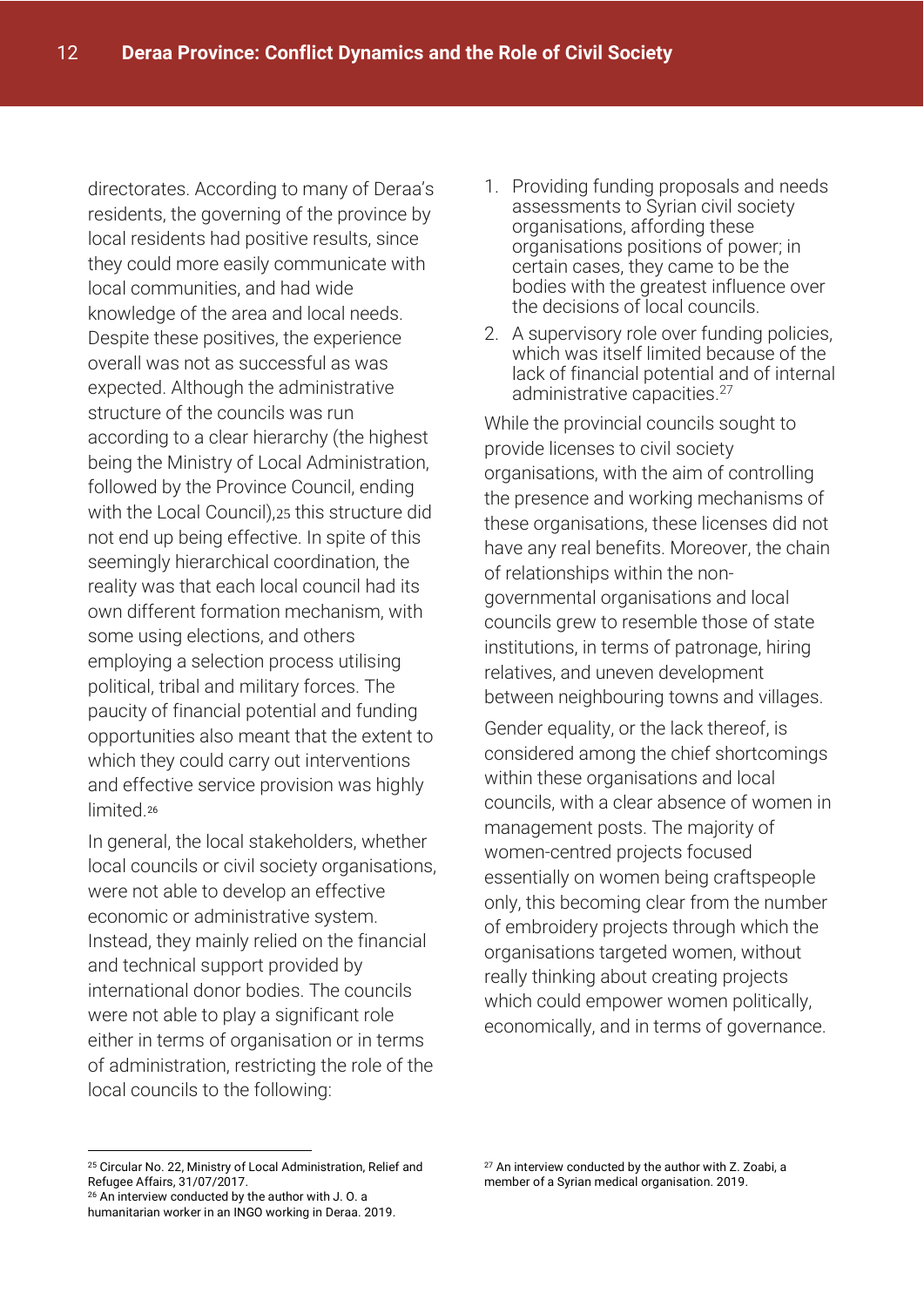#### **4.2 Governance Recommendations in Deraa Province**

- 1. Decentralisation: The employees of every major sector, such as education, health, agriculture, urban and investment development, should work through a decentralised approach at the province level, within a wide margin of independence from central governance. This relates specifically to the management of local resources (human and material); the management of local revenues; and the distribution of roles and powers between the province and administrative units, as is appropriate for the local community.
- 2. Advancement of development projects, as well as that of the private and investment sector.
- 3. Self-governing of the province and its villages: This is with the aim of reducing communal tension, protecting against corruption, and reducing patronage and clientelism as far as possible. With the governance of the province and its administrative units being carried out by members of the local community itself, applying societal pressure on those in charge would become easier. This is particularly true of the southern Syrian communities, which have strong tribal and familial ties, which could thus become a means of societal accountability.
- 4. Reducing restrictions on civil society organisations: Given the current situation, such restrictions end up being harmful to all, particularly given the fact that these organisations were able to meet the majority of local community needs over the last seven years. It is also crucial to benefit from their experience and impartiality during the state-building process.

5. Recognition of documents issued by quasi-governmental bodies: It is necessary to create a mechanism for recognising certificates and documents issued by quasi-governmental bodies, in order to avoid major problems related to education and family matters, such as the documenting of births and deaths.

# **5. Civil Society**

#### **5.1 Overview of Civil Society in the Deraa Province**

The number of civil society organisations has significantly increased since the start of the Syrian uprising in March 2011, with this being particularly evident in the areas of southern Syria. This is the result of the military power shifts in the south, and the resultant fragility of Syrian governmental control; the significant funding opportunities due to donor focus on supporting areas of southern Syrian; the enormous humanitarian needs resulting from the war; and the inclination/trend of the majority of peaceful activists to civil [society] work, particularly after the proliferation of armed factions in the south.

According to a study carried out by the organisation IMPACT, southern Syria witnessed the emergence of over 50 nongovernmental organisations between 2011 and 2018, with the majority founded between 2013 and 2015. These organisations were active in a number of fields, including education, health and relief, alongside organisations specialised in working with youth, women or children.<sup>28</sup>

These organisations came to rank among the biggest players in terms of governance

<u>.</u>

<sup>28</sup> Citizens for Syria, *Syrian Civil society Organisations: Reality and Challenges*. 2017.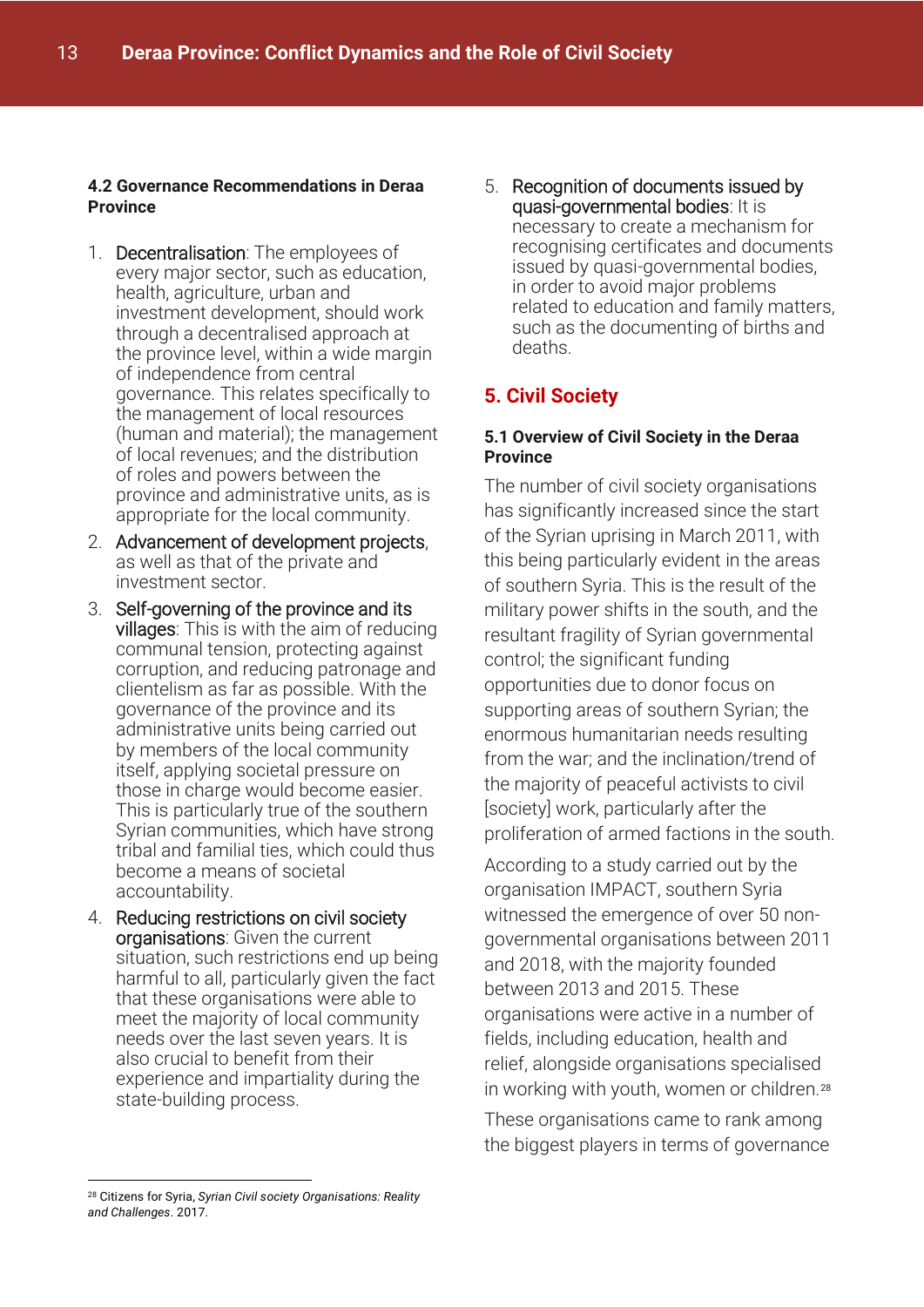and service provision, even assuming the role of the state in many areas. Organisations such as Ghosn Zeitoun, for example, assumed responsibility for education in large parts of the province; the Public Authority for Civil Defence, meanwhile, oversaw the provision of basic services such as electricity, water and infrastructure. Other organisations, meanwhile, such as Farah Organisation, worked specifically in the field of governance, and conducted capacity building for those working within the local councils.<sup>29</sup>

Such organisations also played a major role in reducing conflict and contributing to the peacebuilding process, through their consensus-building role in many parts of southern Syria. The organisations operating in southern Syria had wideranging relationships with other stakeholders, such as governmental and quasi-governmental bodies. They also had strong coordination capacities, and were able to coordinate with various UN agencies operating in southern Syria from Jordan. Finally, they had a distinct role in reducing the economic and social burdens for communities in southern Syria.

However, the Syrian government's recapture of southern Syria in June 2018 led to the closure of the majority of these civil society organisations, either by the direct order of the regime's security apparatus, or by the organisation itself, out of fear of pursuit and detention by the security services.

#### **5.2 The Future of Civil Society Organisations in the Deraa Province**

After the breakdown of the 2017 Deescalation Agreement and the Syrian government forces' recapture of southern Syria, the number of operational organisations went down from 50 to 10, specifically during the first six months after the June 2018 Agreement was signed. Most of the organisations which remained were branches of organisations in government-controlled areas which had previously obtained licenses; the Syrian government prohibited the operation of all organisations which had worked in southern Syria that were established after March 2011.

After the June 2018 Agreement, which led to the forced displacement of many residents of southern Syria to the north, some activists displaced from the Deraa province tried to re-activate their work in the areas of Idlib and northern Aleppo. However, this was limited to providing relief services to those displaced from Deraa, and organising IDP camps for them.

Despite this, during the few months following the June 2018 Agreement, there were some exceptions within the province, which cannot be generalised to civil society work in southern Syria as a whole. For example, a few Syrian organisations operating specifically in the field of relief were able to gain licenses from the Syrian authorities, under new names, some of them even run by those known to be on the side of the opposition. One possible reason for this is the Syrian government's need for service providers, given that it does not

<sup>-</sup><sup>29</sup> Farah Organisation, *Education Governance Programme in Southern of Syria*. 2018.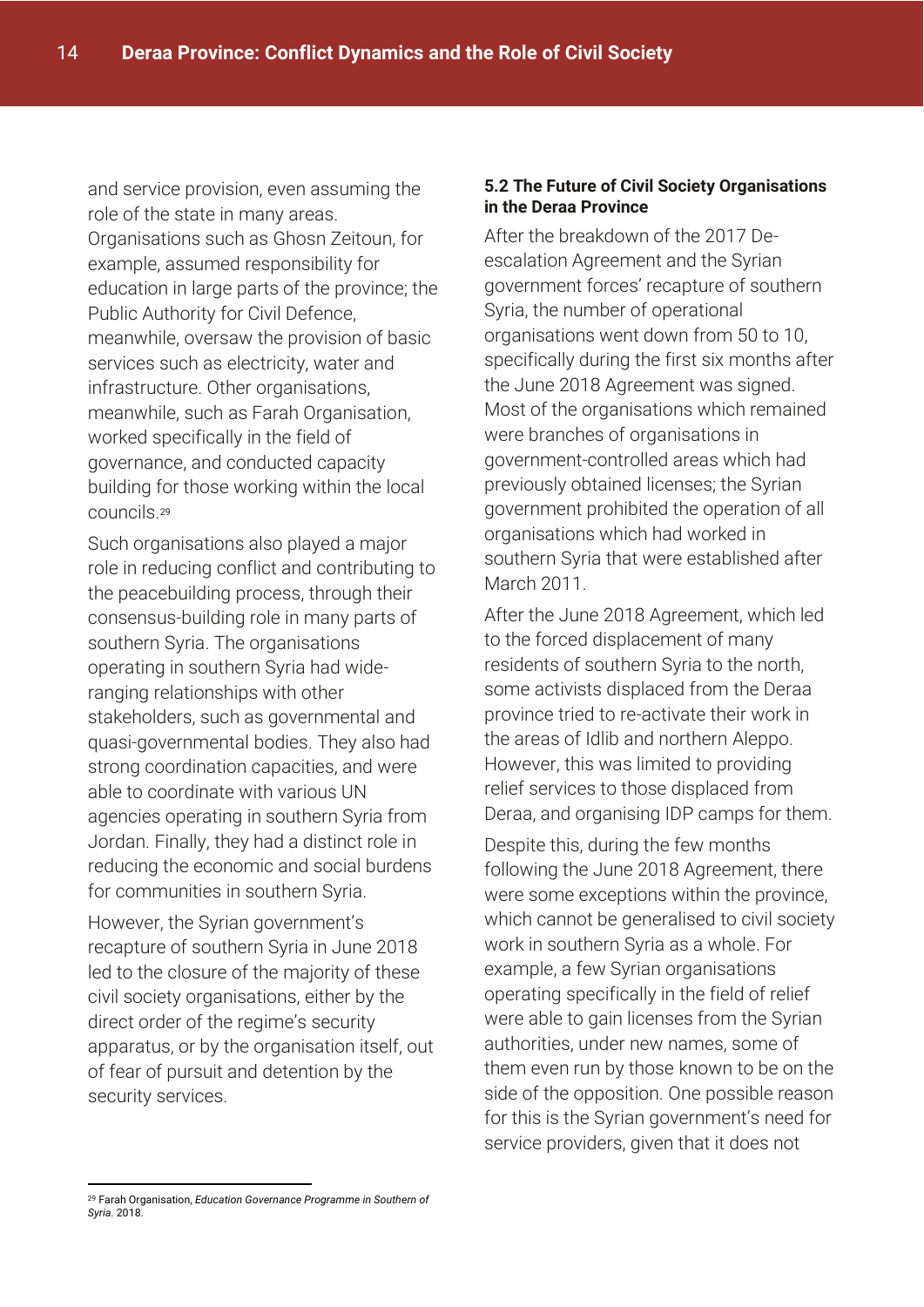have the financial and administrative capacities itself to meet the growing needs of the local communities in southern Syria. Moreover, given the precariousness of the security situation in southern Syria, all parties have been obliged to consider working with civil society organisations, which are better placed to communicate with local communities and reduce potential future conflict. Lastly, the relationship between civil society organisations and the private sector helped to sustain civil society work, with many private companies utilising their licenses to facilitate the work of humanitarian organisations.

The challenges described above make it difficult to predict how civil society work in the Deraa province will develop in the coming period. However, looking at various indicators from the province, it appears that there will be little space for non-reliefbased organisations to operate (this includes legal and rights-based organisations, and those working in violations documentation, advocacy for victims, and those working in governance, administrative and institutional development, and peace building). Most of these organisations will be forced underground, and will have to coordinate with civil society groups present in northern Syria, or non-governmental organisations working in neighbouring countries.

In terms of charitable relief organisations, it appears that these will be allowed to work in the province, as long as they are branches of other charitable organisations licensed in Damascus prior to March 2011. Otherwise, they will have to apply for new

licenses from the Ministry of Social Affairs, with new names and new teams.

#### **5.3 Civil Society Recommendations in Deraa Province**

- 1. Imposing specific conditions on the funding of Syria's reconstruction by the international community: This is with the aim of putting pressure on the Syrian government to widen the margin of civil society work in the areas of its control; offering legal guarantees to protect civil society workers and activists; and working towards mechanisms for monitoring the extent to which civil society in Syria is able to function freely.
- 2. Reducing political and ideological polarisation of Syrian civil society organisations: It should be necessary for civil society alliances, to begin building relationships with Syrian organisations spanning different political affiliations, in order to enhance the sustainability of civil society work in Syria.
- 3. Advocating on the protection of humanitarian workers: It is crucial that advocacy organisations apply sustained pressure on international bodies and Syrian governmental bodies to guarantee the protection of humanitarian workers, and the continuation of their work.
- 4. Self-funding for the Syrian nongovernmental organisations and local initiatives: The development of selffunding mechanisms would serve to reduce the excessive dependence on international donors, as would the development of revenue-raising projects.
- 5. Increasing civil society's role in designing and monitoring the development and reconstruction efforts: It is important to advocate for the inclusion of Syrian civil society as a major player in the reconstruction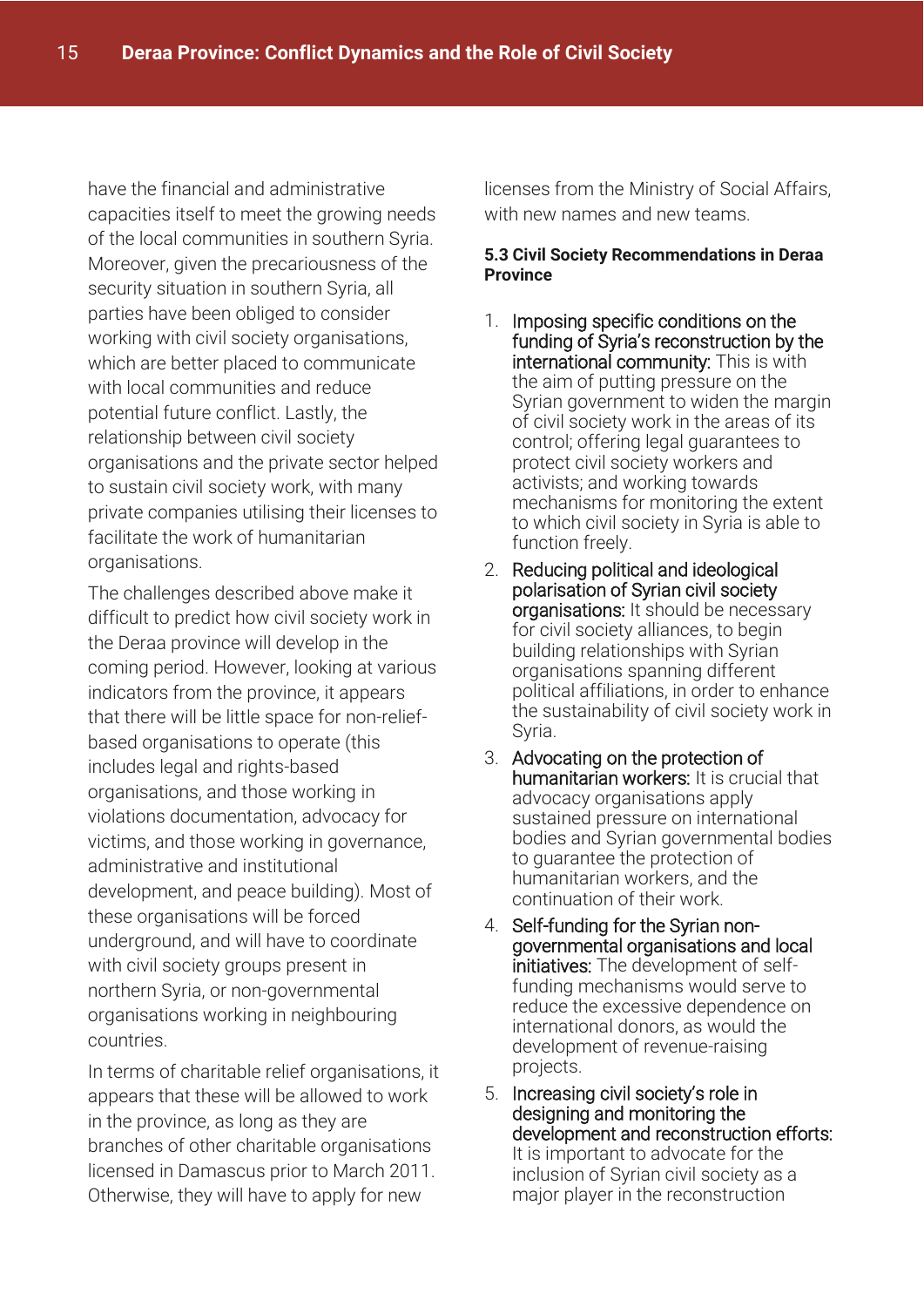process. Since they are the most impartial actors in the Syrian conflict, their direct involvement would guarantee, to a significant extent, that the reconstruction period would not become politicised.